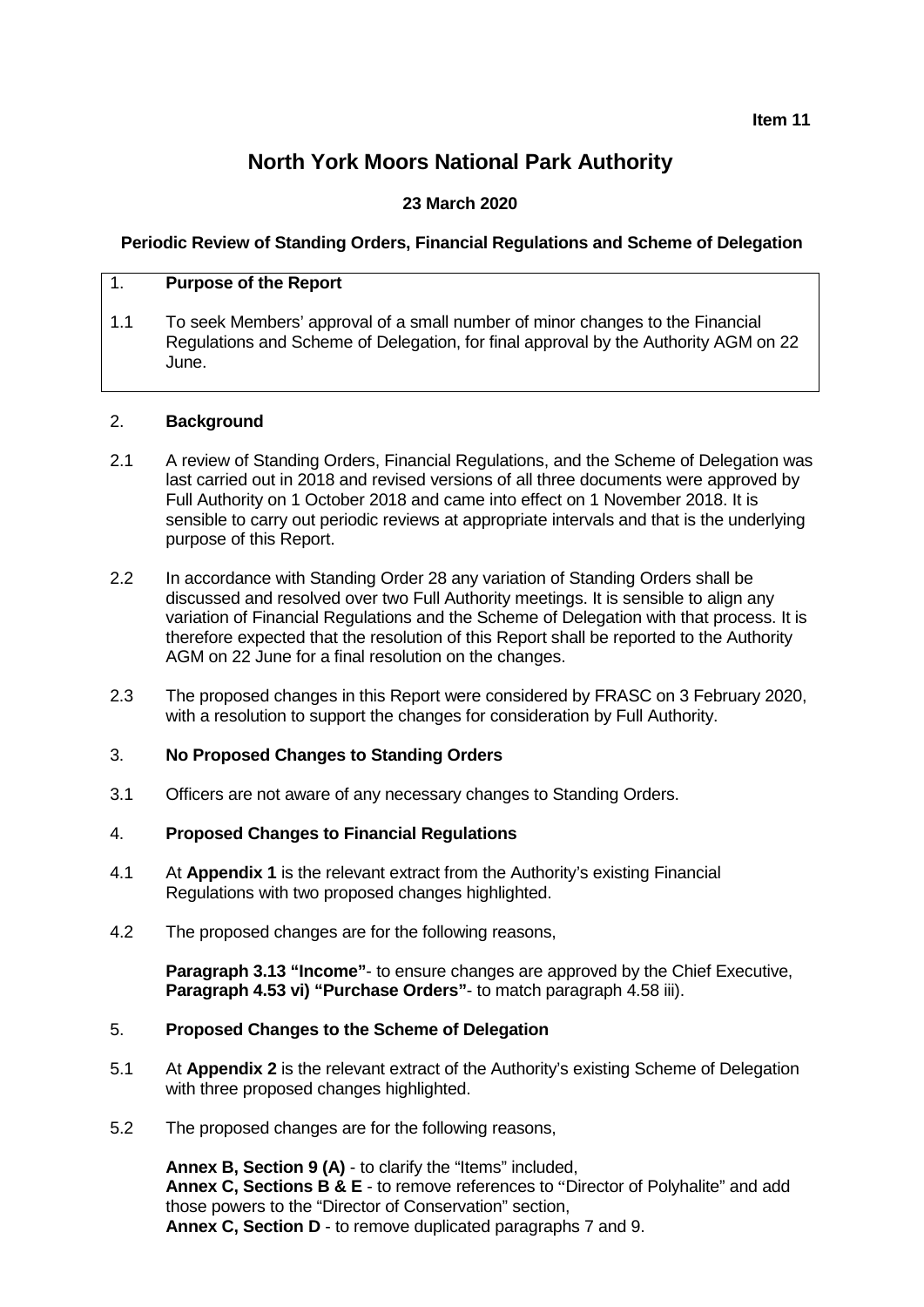#### 6. **Financial and Staffing Implications**

6.1 The proposals in paragraphs 4 and 5 of this Report would improve the operational effectiveness of the Financial Regulations and Scheme of Delegation.

# 7. **Risks and Legal Implications**

7.1 There are no significant risks or legal implications stemming from this Report.

## 8. **Recommendation**

8.1 To approve the proposals in paragraphs 4 and 5 of this Report, for final approval by the Authority AGM on 22 June.

#### **Appendices for this Report**

**Appendix 1** – extract from existing Financial Regulations with proposed changes highlighted. **Appendix 2** – extract from existing Scheme of Delegation with proposed changes highlighted.

#### **Background Papers for this Report**

Existing Standing Orders

Contact Officer Richard Smith **Solicitor** Tel No. 01439 772700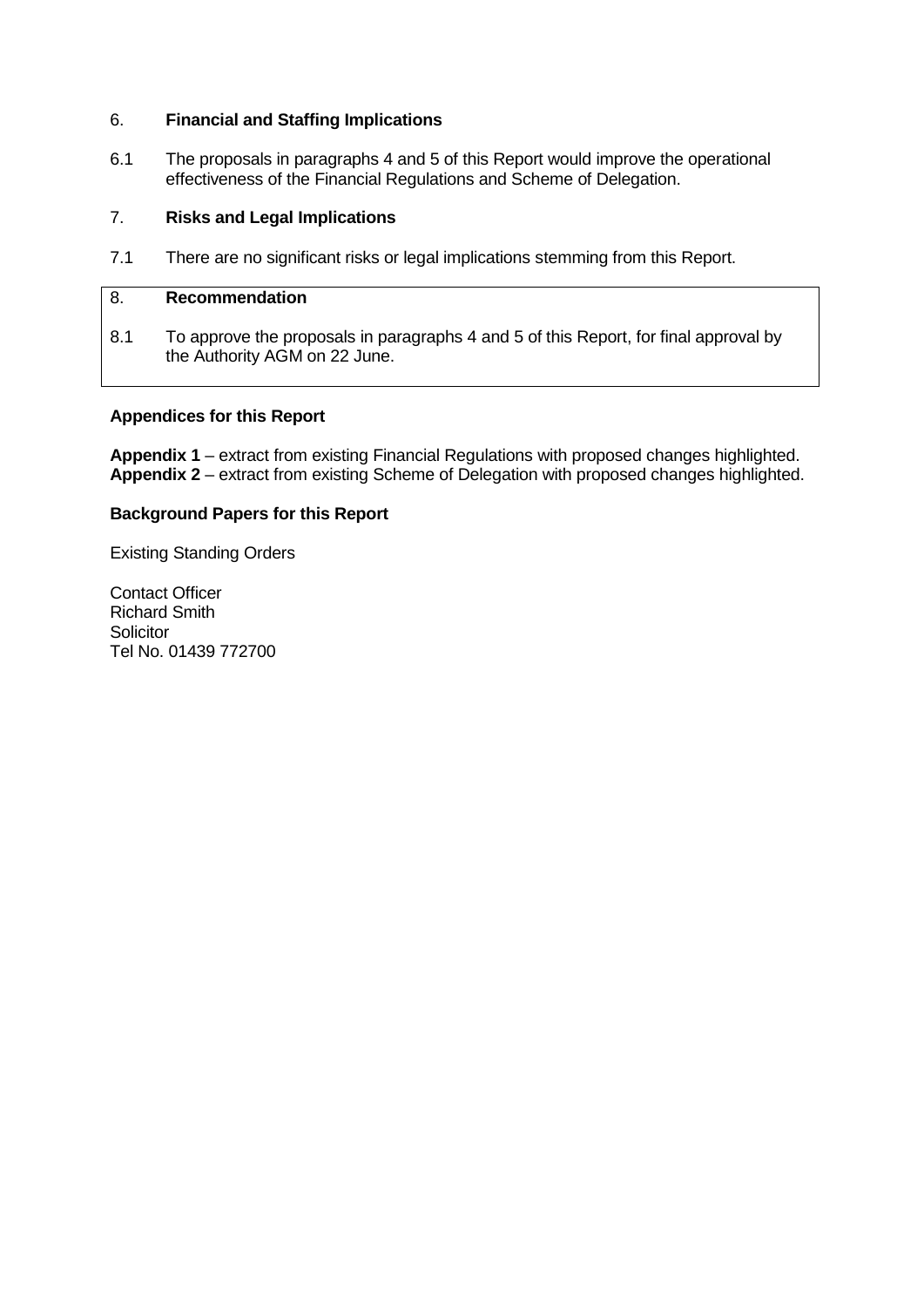FINAl, assuming RS/VB have confirmed these correct versions.

**Appendix 1**

## **Proposed changes to Financial Regulations (shown in brown)**

#### **Income**

3.13 Fees and charges within the control of the Authority shall be subject to regular review by the Directors (with all changes approved by the Chief Executive Officer), except as provided in any specific agreements between the Authority and Third Parties.

## **Purchase Orders**

4.53 vi) Purchase orders above £20,000 must be authorised by the Chief Executive Officer, the Chief Finance Officer or the Head of Corporate Services.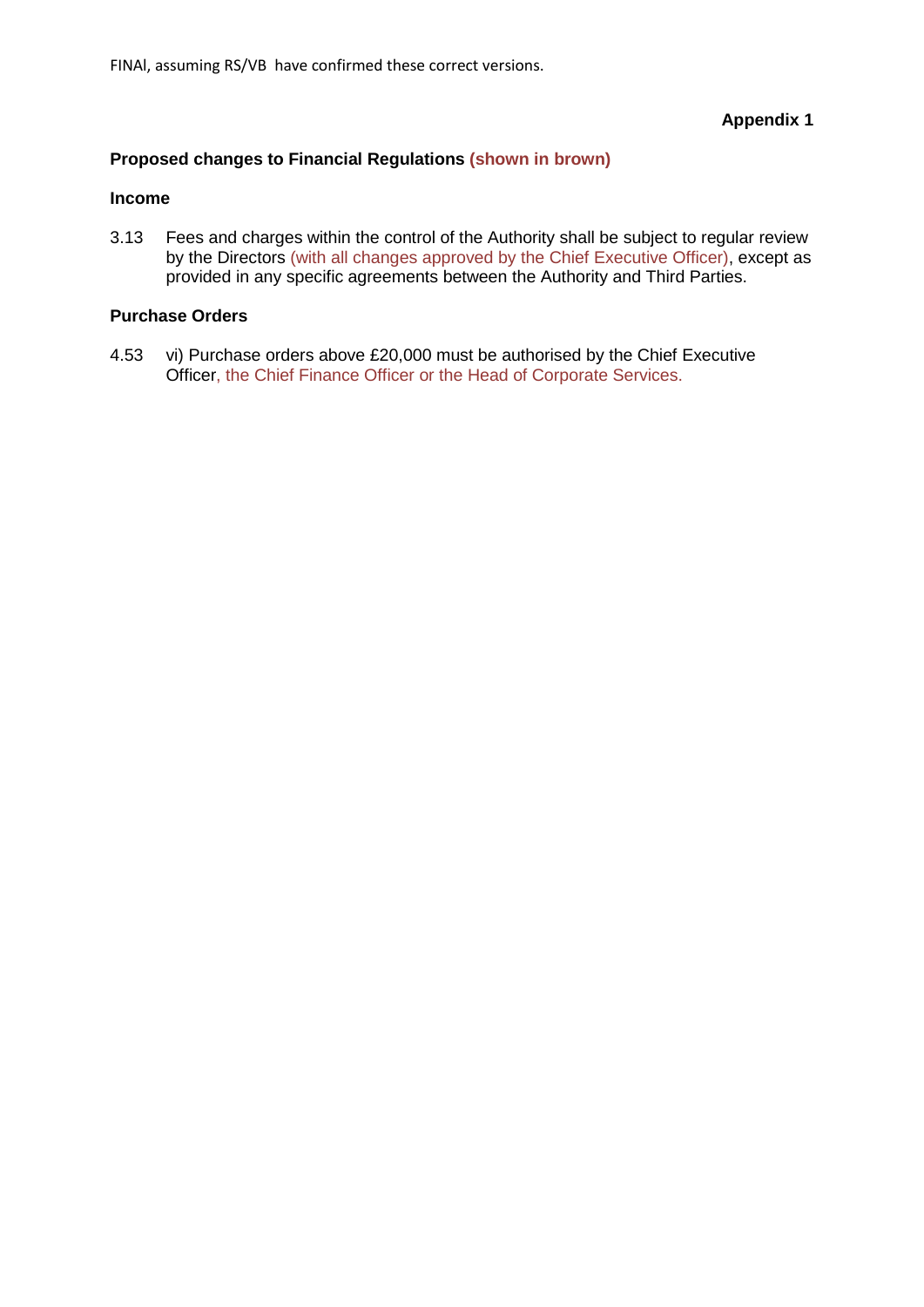## **Appendix 2**

## **Proposed changes to the Scheme of Delegation (shown in brown)**

## **Annex B, Section 9 (A)**

- (A) Items Delegated**:**
	- a) Applications for planning permission (including Non Material Amendments);
	- b) Applications for approval of reserved matters after grant of an outline planning permission;
	- c) Submission of details required by a condition on a permission or consent (including CVC applications);
	- d) Applications for listed building consent;
	- e) Applications for Conservation Area consent;
	- f) Applications for advertisement consent and advertisement removal powers;
	- g) Applications for certificates of lawful use of development;
	- h) Notifications under the General Development Order;
	- i) Applications for screening opinions or scoping opinions relating to Environment Impact Assessments;
	- j) applications for proposals by electricity companies;<br>
	k) Applications by Government departments and crow
	- k) Applications by Government departments and crown estates (Circular 18/84 applications);
	- l) Consultations by neighbouring planning authorities;
	- m) determination of conditions and outstanding matters following approval of planning applications by the Planning Committee where the decision is in accordance with the decision taken by the Committee;
	- n) Approval of further reasons for refusal on applications refused by the Planning Committee;
	- o) Approval of the detailed terms of S106 obligations and variations to S106 obligations where that obligation or variation accords with the decision taken by the Planning Committee or decision taken under this Section 9;
	- p) Applications for consent to carry out work on trees covered by Tree Preservation Orders or notifications to carry out work on trees in Conservation Areas;
	- q) Final determination of matters previously considered by the Planning Committee but where the period for consultation had not expired and where any views received subsequent to the Committee meeting can be dealt with by means of a condition or where the matters and issues raised have been already discussed by the Committee;
	- r) Applications for hazardous substance consent.
	- s) Determination as to whether an Environmental Impact Assessment is required;
	- t) Neighbourhood Plan applications, Neighbourhood Development Orders and Local Development Orders
	- u) Making and Confirmation of Article 4 Directions.

### **Annex C, Sections B & E**

### **B. Director of Conservation**

- 1. To authorise such agreements and grants as are appropriate in relation to programmes and schemes that have been approved by the National Park Authority for conservation purposes except that any agreement which the Director of Conservation has personally been involved in negotiating shall be concluded by the Chief Executive (National Park Officer) or, in his/her absence, by another member of the Management Team.
- 2. To make such grants as are appropriate in relation to: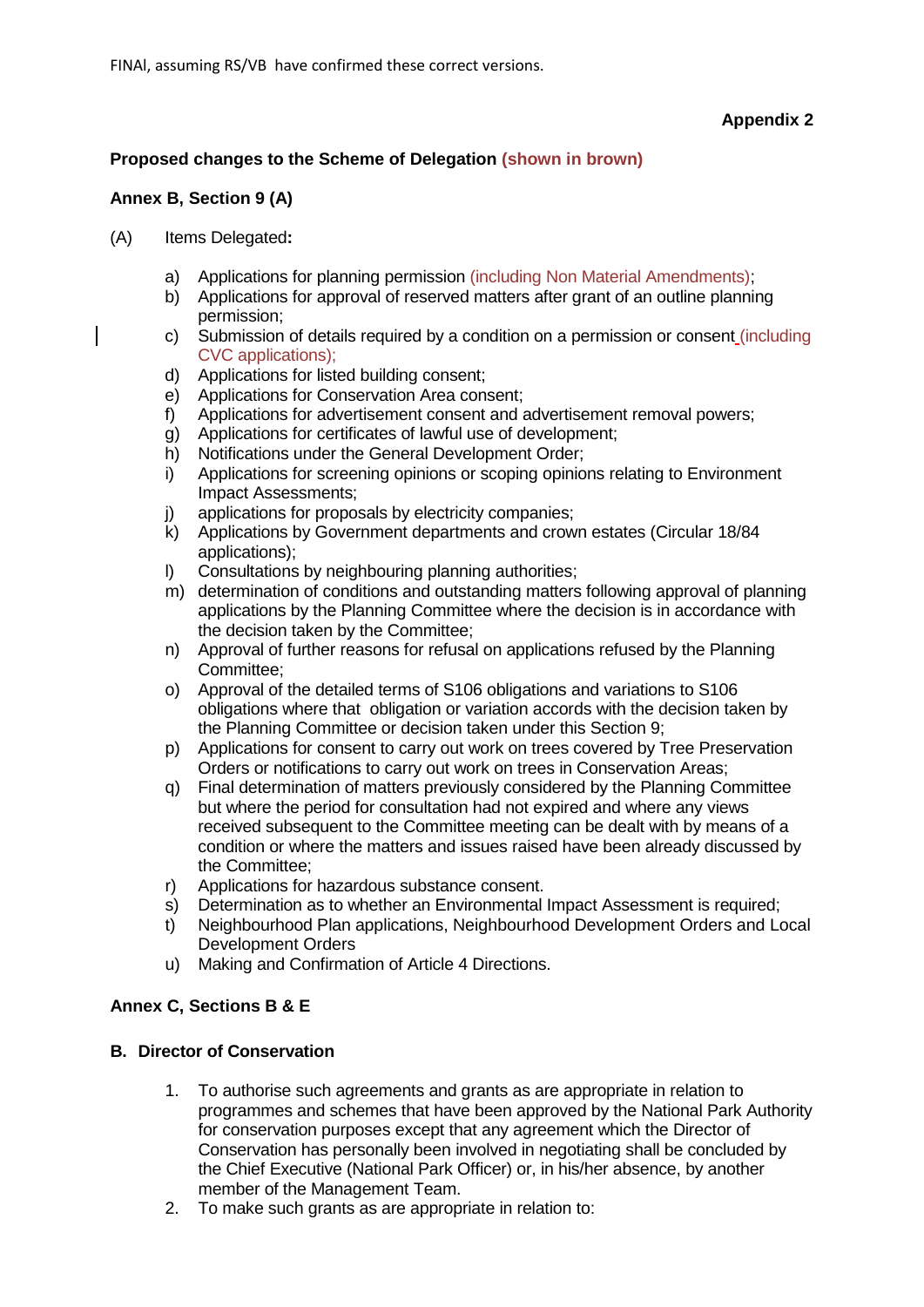FINAl, assuming RS/VB have confirmed these correct versions.

- a. Archaeology
- b. Farmland
- c. Wildlife
- d. Woodland

in connection with research or survey, provided that such grants have not been negotiated by the authorising officer.

- 3. To accept offers of external funding with a value up to the level set in the Authority's Financial Regulations where the purpose of the funding is in line with Business Plan priorities or has been approved by the Authority subject to there being budget provision to cover any match funding requirements and where outputs have been agreed with the Chief Executive (National Park Officer).
- 4. To respond to consultations on proposals by the Forestry Commission, Highways, Environment Agency, utilities and other organisations .
- 5. In the absence of the Chief Executive (National Park Officer) to respond to notifications under the Hedgerow Regulations 1997.
- 6. To engage consultants when considered necessary in the furtherance of NP policies and objectives, always provided budget provision has been made to cover the costs involved.
- 7. In the absence of the Chief Executive (National Park Officer) to authorise a Tree Preservation Order to be made under Part VIII of the Town and Country Planning Act 1990 and where there appears to be an immediate threat to a tree(s).
- 8. To respond to applications for consent to carry out work on trees covered by Tree Preservation Orders or notifications to carry out work on trees in Conservation Areas;
- 9. To authorise management and maintenance works up to a ceiling of £20,000 and the granting or variation of leases, licences, dedications on Authority owned or leased land or property that is listed in the Authority's terrier as the responsibility of the Conservation Department.
- 10. In the absence of the Chief Executive (National Park Officer) to authorise Statutory Instruments in relation to section 42 of the Wildlife and Countryside Act 1981 as amended by the Natural Environment and Rural Communities Act 2006 where there appears to be an immediate threat to moor or heath. All such Instruments to be reported to the next Conservation Committee.
- 11. Those powers at Section 12 of the Scheme of Delegation to the Chief Executive (National Park Officer) which relate to the Conservation service and where the Financial Regulations expressly authorise the Director of Conservation to act.
- 12. Those powers at Section 12 of the Scheme of Delegation to the Chief Executive (National Park Officer) which are reasonably required to satisfy the Authority's obligations in Schedule 3 of the Potash Section 106 Agreement dated 19 October 2015 between the Authority, York Potash Limited and other parties (and any obligations that are contained in Section 106 variations or supplements of that Agreement) or where the Financial Regulations expressly authorise the Director of Conservation to act.

#### E. **Director of Polyhalite**

1. Those powers at Section 12 of the Scheme of Delegation to the Chief Executive